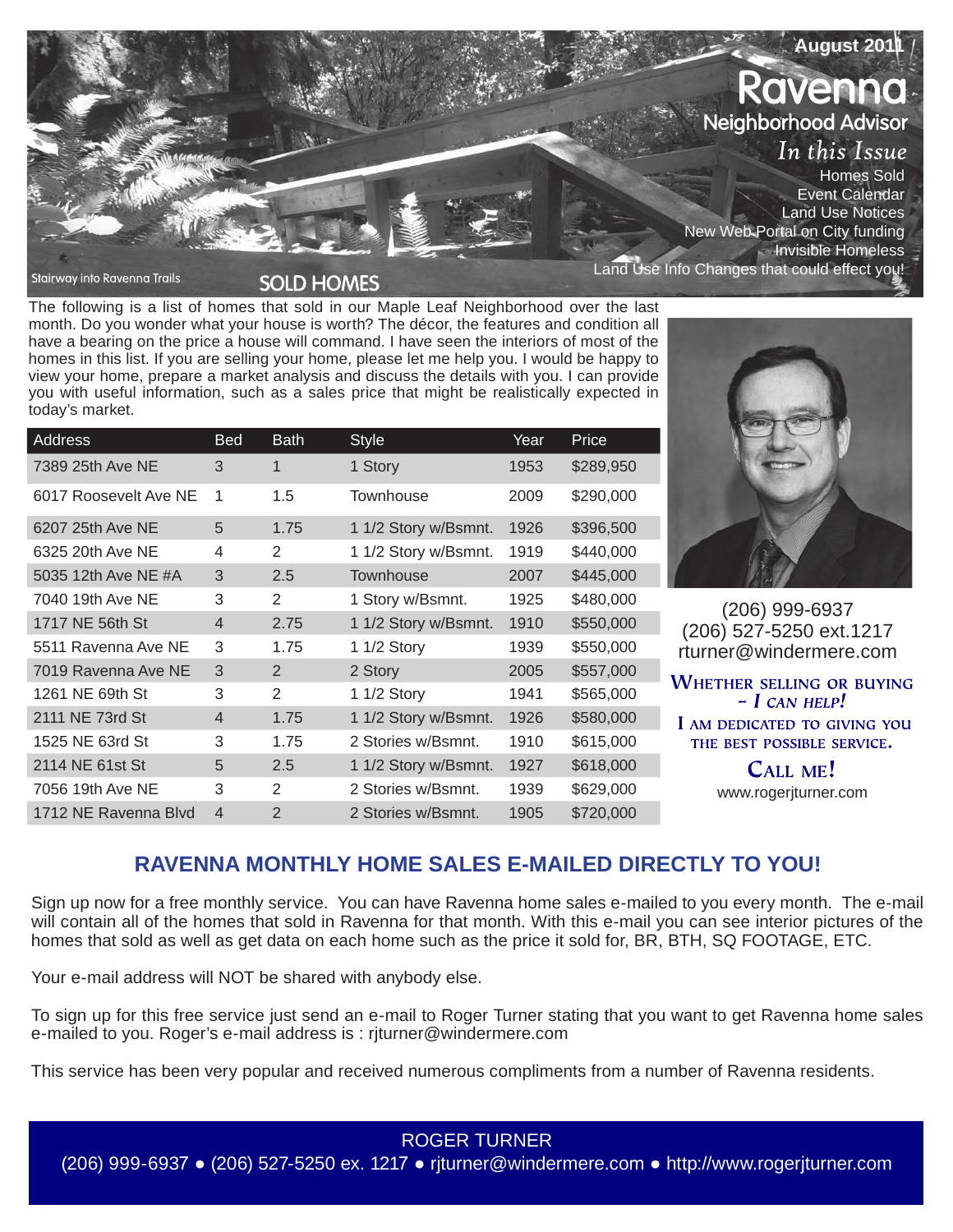# **SEATTLE EVENTS CALENDAR**

## **LIVE ALOHA HAWAIIAN CULTURAL FESTIVAL SEPTEMBER 11, 2011 FISHER PAVILION, LAWN & ROOFTOP**

Join many of the over 50,000 Hawaiian Islanders who call Washington State their home as they share their homeland's colorful history through performances of music and dance. Presented by the Live Aloha Hawaiian Cultural Festival Committee.

# **What can you do in 2011**?

Weave a lei, taste poi, play Hawaiian games and walk through an ancient Hawaiian house. The festival provides a feast for the senses as visitors journey through the sights, sounds and tastes of Hawaii. Experience the festive spirit of the islands, while you learn their true history through live performances, exhibits, hands-on cultural workshops, a Hawaiian marketplace and children's activities.

### **SEATTLE FIESTAS PATRIAS SEPTEMBER 17-18, 2011 CENTER HOUSE, FISHER PAVILION**

This celebration of the independence from colonial rule of countries in Central and South America recognizes the diversity of the Latino culture in Western Washington. Presented by the Seattle Fiestas Patrias Committee and Sea-Mar Community Health Center.

### **What can you do in 2011?**

Sample from a selection of traditional Latin American food vendors, dance to live mariachi music on two stages and join in a children's soccer clinic. Fiestas Patrias, "Patriotic Holidays," showcases the richness and diversity of traditional Latin American art, food, music, dance, regional dress, sports and children's activities. The theme for 2011 is "Vive tu Vida" – Get Up Get Moving!

### **THE ITALIAN FESTIVAL SEPTEMBER 24-25, 2011 SEATTLE CENTER HOUSE, FISHER PAVILION**

### **What can you do in 2011?**

Stomp grapes, toss a pizza, learn to cook Italian food and compete in a bocce tournament. The Festival celebrates the joy of "all things Italian" – from opera and popular music to pasta and wine. Celebrity chefs, Italian marionettes, folkloric dances and Neapolitan love songs honor the "old country" and recognize the remarkable contemporary contributions of this vibrant and artful culture. Presented by Festa Italiana.

# **NEW WEB PORTAL ON CITY FUNDING OPPORTUNITIES LAUNCHED**

Have an idea to enhance your community? Need help with funding to make it happen? The city of Seattle may be able to help. It offers a wide variety of funding opportunities ranging from \$250 to \$1.5 million to support community projects. To make it convenient for community members to learn about its diverse funding programs, the city has created a web portal which can be found at www.seattle.gov/grants. Check it out!

### **INVISIBLE HOMELESSNESS HOW NEIGHBORHOOD DISTRICT COORDINATORS HELP**

By Karen Ko, Neighborhood District Coordinator, North Region According to UW student Graham Pruss who wrote his honors thesis on car camping, roughly 33% of King County's homeless population lives in their cars. And Kristine Cunningham, Executive Director of ROOTS Young Adult Shelter, reports that by extrapolating the numbers from the county-wide One Night Count, there are over 600 young people who are homeless in this city. These two circumstances are very different and point to different strategies to assist them - car campers' most immediate need is a place to park without the danger of being towed or ticketed; youth are often looking for work or training to help them move out of a shelter.

The Neighborhood District Coordinators work with the issue of home-<br>lessness as part of their role in the community. They field calls from concerned neighbors; visit with homeless youth looking for work or shelter; assist churches inquiring about establishing car camping lots; and advise local business organizations in working with homeless people. Neighborhood District Coordinators work to help all community members as needs and issues arise.

## **LAND USE INFORMATION CHANGES THAT COULD EFFECT YOU!**

The Department of Planning and Development (DPD) is proposing to amend the Land Use Code (Seattle Municipal Code Title 23). The proposed amendments are summarized as follows:<br>**ENCOURAGE HOME OCCUPATIONS** 

- Allow property owners to operate home-based businesses (home occupations) in any structure, as long as impacts are minimized to surrounding properties.
- Allow alterations to structures to accommodate home based businesses, as otherwise allowed for structures in the zone.
- Allow a home-based business to advertise on the internet, but customer visits must continue to be by appointment only.
- Allow up to 2 non-resident employees (currently limited to one), and<br>allow more flexibility for weekday deliveries with limits focused on heavy vehicles.

## **EXPAND OPTIONS FOR ACCESSORY DWELLING UNITS (ADUS) AND BACKYARD COTTAGES**

- Allow backyard cottages on through lots (lots that front two streets)<br>Allow more flexibility for the height of detached ADUs on sloping sites.
- Clarify that ADUs are allowed in all housing types (including townhouses, rowhouses & in multifamily housing in NC zones).

# **ALLOW FLEXIBILITY IN BUILDING HEIGHT MEASUREMENT**

Allow the option to measure building height using the method currently allowed in the South Lake Union area or the average grade level method currently allowed in multifamily & commercial zones.

# **MORE CHANGES COMING TO U-VILLAGE SHOPPING CENTER**

# **ADDRESS: 4500 25TH AVENUE NE PROJECT NAME: UNIVERSITY VILLAGE DEVELOPMENT**

The Director of the Department of Planning and Development (DPD) has issued a decision to approve with conditions the following project: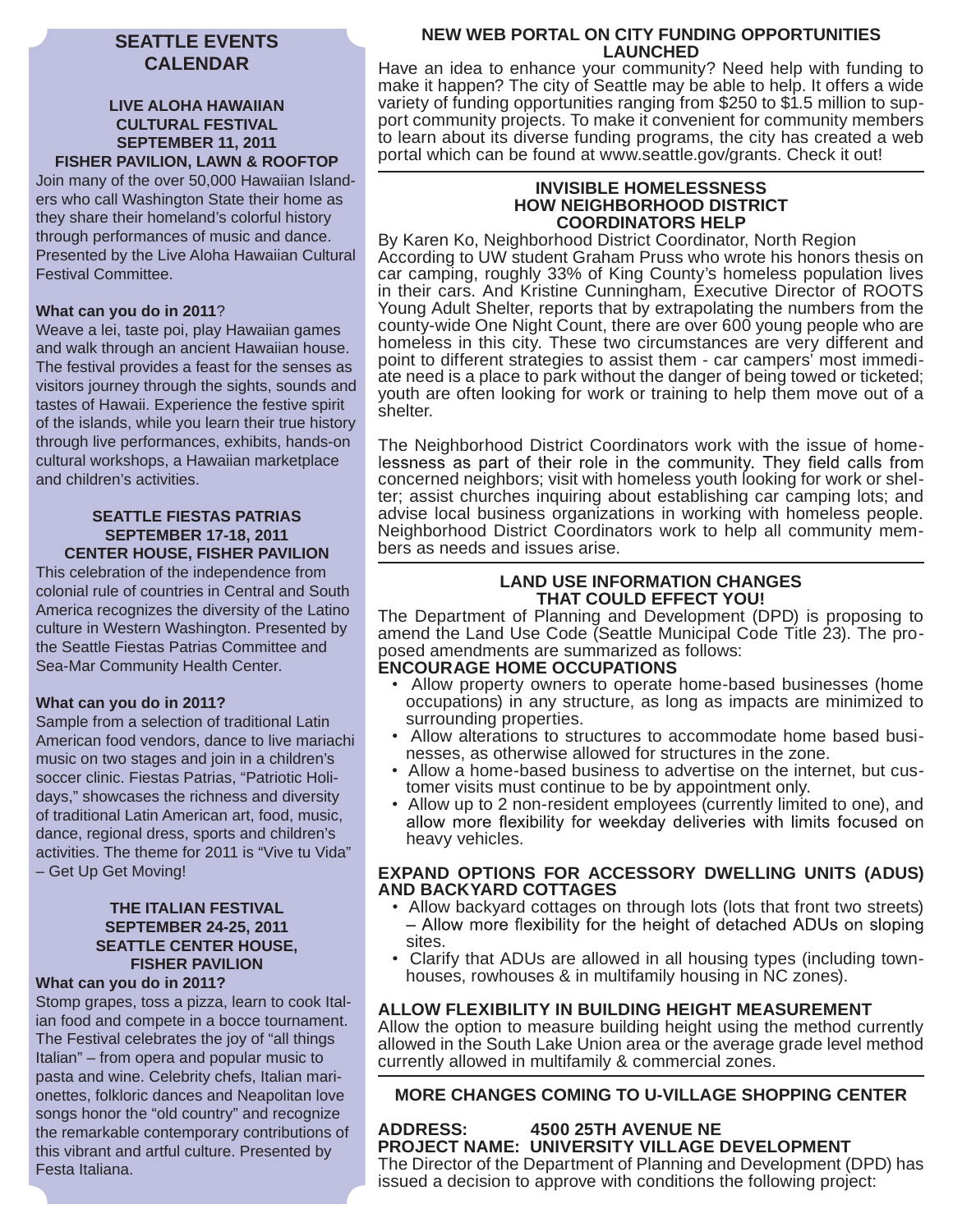Land Use Application to allow three buildings in an environmentally critical area (University Village). Structures include 24,626 sq. ft. of restaurant, 81,880 sq. ft. of retail, and 713 structured and surface parking spaces. Project includes 17,900 cu. yds. of grading. Existing structure (Key Bank) and surface parking (369 stalls) to be demolished. Environmental impacts of project have been analyzed in the University Village Development Environmental Impact Statement (May 2010).

The QFC development team indicated that the QFC expansion would include 375 apartments units, a 37,000 square foot expansion to the existing supermarket, and 8,800 square feet of additional retail space. This is similar to but slightly larger than the project description provided by QFC for the early design guidance phase of their Master Use Permit application.

# CONDITIONS OF APPROVAL - SEPA

Prior to Issuance of Building Permit

3. A Construction Transportation Management Plan shall be developed elements of this plan will include the following:

- a. Document the expected extent of street, bicycle lane, and sidewalk or pedestrian path closures during construction, limiting them as much as possible;
- b. Identify construction haul routes;
- c. Limit truck trips to and from the site to avoid the peak hours of adja-<br>cent street traffic, specifically  $6 9$  AM and  $4 7$  PM on weekdays;
- d. Document any proposed bus stop relocations;
- e. Indicate likely locations of construction worker parking.

### **EXECUTIVE AND MAYOR SEND CONTRACT FOR LONG-TERM HOUSING OF CITY INMATES AT THE KING COUNTY JAIL TO CITY AND COUNTY COUNCILS FOR APPROVAL**

 County would be primary provider of bed space for City inmates through 2030, helping City avoid need to site a new municipal jail

(Seattle, WA) - King County Executive Dow Constantine and Seattle Mayor Mike McGinn have reached agreement on details of a proposed contract for use of the King County Jail as the primary provider of bed space for the City's misdemeanor inmates over the next two decades, and today sent a proposed Interlocal Agreement to their respective councils for adoption.

"With this agreement the City can be assured of space nearby for their pre-trial inmates, and the County can be assured of a certain stream of revenue to maintain jail operations and facilities," said Executive Constantine. "The City has been a great partner in working with us on our shared interest in controlling costs and maintaining safer streets, and this spirit of collaboration is one we can take into our relationships with all the cities in the region."

"We will work with our partner King County in a way that serves the financial interests of both parties, but more importantly, helps us work on alternatives to incarceration that allow us to avoid having to build a new Seattle jail," said Mayor Mike McGinn. "This deal works because Dow Constantine responded to my request for a long- term binding agree-<br>ment that made financial and operational sense for both governments. I thank the Executive and his staff for their collaborative and forward looking approach to this issue."

The Executive and Mayor on April 14 announced initial agreement on the principles that guided their negotiations. The resulting contract pro posal contains unique mechanisms that allow for flexibility by both ju-<br>risdictions to accommodate changes in jail populations. These mechanisms help ensure that enough capacity is available in the long term, that new capacity is not built unless needed, and that, if jail populations decline, neither jurisdiction would face ongoing, unmitigated financial

### **BUMBERSHOOT FESTIVAL SEPTEMBER 3-5, 2011 SEATTLE CENTER**

Bumbershoot Seattle is a huge 3-Day Party that celebrates the end of Summer with a really-spectacular showcase of with more than 2500 Artists, displaying their Eclectic and Cultural Masterpieces from all over the world.

Seattle Center plays host to this year's Bumbershoot Festival ... creating a 74-Acre Playground where folks can celebrate all of the festivities.

### **8TH ANNUAL RUN FOR CHILDREN'S SEPT 30 MAGNUSON PARK**

Taking place on the Sand Point Peninsula at Sand Point Magnuson Park, the 8th Annual Run for Children's run & walk is great energizing fun for the entire family. Events include a 5K run and walk, children's dash, awards ceremony, food, fun and prizes. It's a wonderful way to spend the day plus, all pro-<br>ceeds go to benefit the Children's Hospital & Regional Medical Center.

Race registration begins at 7 AM, with the 5k run/walk starting at 9:30 AM. Please call 206-987-4827 for additional information.

### **SEATTLE SPORTS SCHEDULE** \*\*\*\*\*\*\*\*\*\*\*\*\*\*\*\*\*\*\*\*\*\*\*\*\*\*\*\*\*\*\*\*\*\*\*\*\*\*\*\*\*\*\*\*\*\*\*\*\*\*\*

### **MARINERS MLB HOME GAMES**

http://seattle.mariners.mlb.com/

| 9/1  | 7:10PM | V.S. ANGELS         |
|------|--------|---------------------|
| 9/8  | 7:10PM | V.S. ROYALS         |
| 9/9  | 7:10PM | V.S. ROYALS         |
| 9/10 | 1:10PM | V.S. ROYALS         |
| 9/11 | 7:10PM | V.S. ROYALS         |
| 9/12 | 7:10PM | <b>V.S. YANKEES</b> |
| 9/13 | 7:10PM | V.S. YANKEES        |
| 9/14 | 7:10PM | V.S. YANKEES        |
| 9/16 | 7:10PM | V.S. RANGERS        |
| 9/17 | TBD    | V.S. RANGERS        |
| 9/18 | 1:10PM | V.S. RANGERS        |
| 9/26 | 7:10PM | V.S. ATHLETICS      |
| 9/27 | 7:10PM | V.S. ATHLETICS      |
| 9/28 | 7:10PM | V.S. ATHLETICS      |
|      |        |                     |
|      |        |                     |

#### **SOUNDERS FC HOME GAMES**

|              |                     | http://www.soundersfc.com/          |
|--------------|---------------------|-------------------------------------|
|              |                     |                                     |
| 9/10<br>9/17 | $1:00$ PM<br>6:00PM | VS. REAL SALT LAKE<br>VS. DC UNITED |
|              |                     |                                     |
|              |                     |                                     |
|              |                     |                                     |

### **SEATTLE STORM HOME GAMES**

| http://www.wnba.com/storm/ |        |                                                                                                                  |  |
|----------------------------|--------|------------------------------------------------------------------------------------------------------------------|--|
|                            |        |                                                                                                                  |  |
| 9/09                       | 7:00PM | VS PHOENIX                                                                                                       |  |
| 9/11                       | 6:00PM | VS CHICAGO                                                                                                       |  |
|                            |        | ղի դիպիսի դիպիսի դիպիսի դիպիսի դիպիսի դիպիսի դիպիսի դիպիսի դիպիսի դիպիսի դիպիսի դիպիսի դիպիսի դիպիսի դիպիսի դիպի |  |

#### **SEATTLE SEAHWAKS HOME GAMES**

| http://www.www.seahawks.com |        |                     |  |
|-----------------------------|--------|---------------------|--|
|                             |        |                     |  |
| 9/25                        | 1:15PM | <b>VS CARDINALS</b> |  |